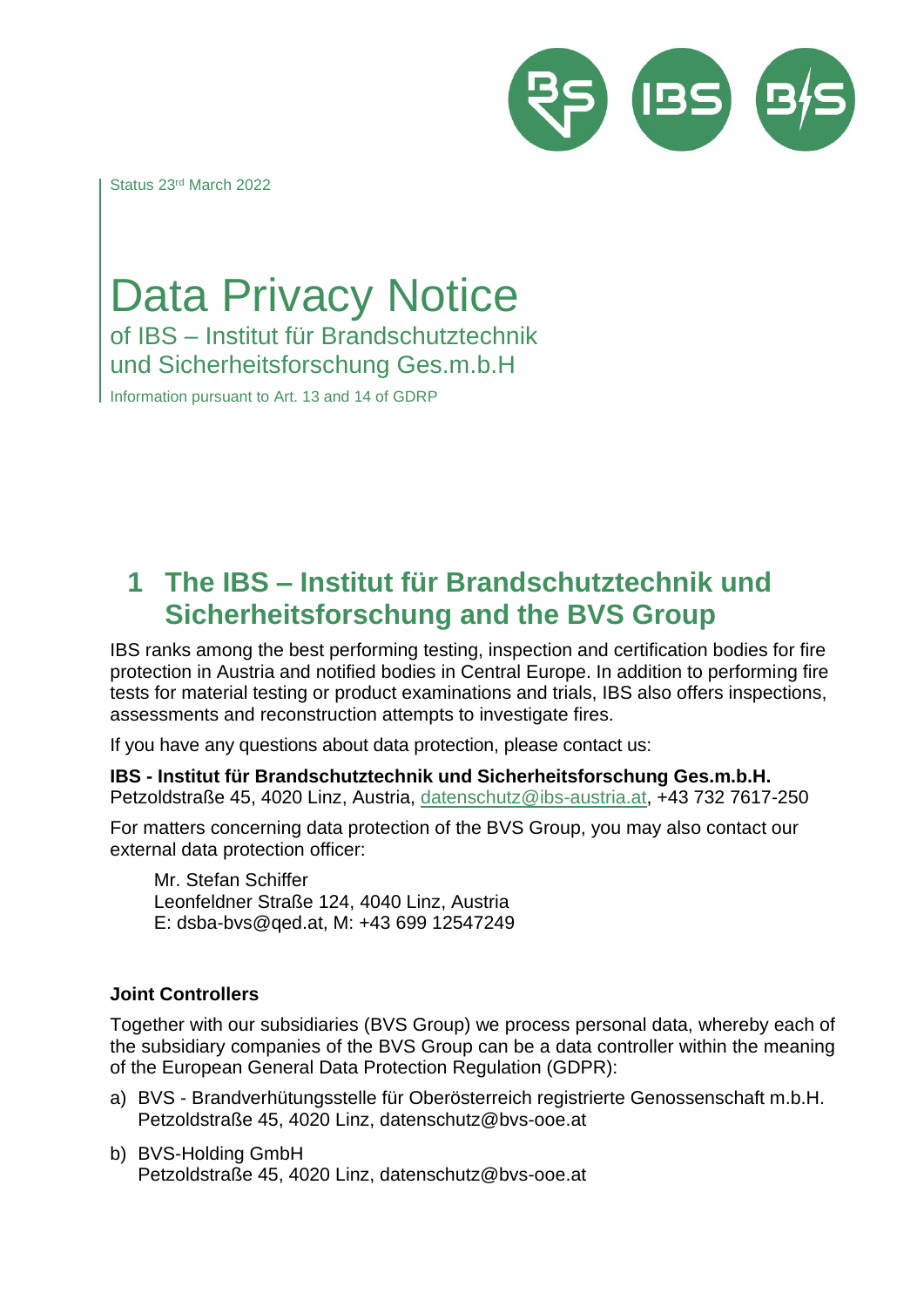

- c) IBS Institut für Brandschutztechnik und Sicherheitsforschung Gesellschaft m.b.H. Petzoldstraße 45, 4020 Linz, datenschutz@ibs-austria.at
- d) IBS Technisches Büro GmbH Petzoldstraße 45, 4020 Linz, datenschutz-tb@ibs-austria.at
- e) ISC Institut für Sicherheit und Conformität im Brandschutz Gesellschaft m.b.H. Petzoldstraße 45, 4020 Linz, datenschutz@isc-austria.at
- f) Oberösterreichische Blitzschutzgesellschaft m.b.H. Petzoldstraße 45, 4020 Linz, datenschutz@blitz-ooe.at
- g) IGS Institut für geprüfte Sicherheit eGen Petzoldstraße 45, 4020 Linz, datenschutz@bvs-ooe.at

Joint controllership of processing activities such as customer management, customer service and own-purpose marketing, event organization, data privacy file and process management, accounting or human resource management allows to determine – in close coordination and cooperation with each company - the purposes and means of processing data, to ensure the efficiency, effectiveness and expediency of the business processes. This increases the confidentiality, integrity, availability and resilience of systems and services by reducing redundancy and by sharing resources. The IT systems and the IT infrastructure that are required for joint processing activities are operated as a shared service.

The BVS - Brandverhütungsstelle für Oberösterreich registrierte Genossenschaft m.b.H. is the dominant company of the BVS Group. The other companies are required to implement the data protection frameworks in their division but are still involved in defining the purposes and means of processing for the joint processing activities.

The BVS - Brandverhütungsstelle für Oberösterreich registrierte Genossenschaft m.b.H. assures the rights of the data subjects in accordance with Art. 15 to Art. 22 GDPR as well as the information obligations according to Art. 13 and Art. 14 GDPR for all processing activities. It is also the designated contact point for data subjects:

BVS - Brandverhütungsstelle für Oberösterreich registrierte Genossenschaft m.b.H. Petzoldstraße 45, 4020 Linz, Austria e-mail: datenschutz@bvs-ooe.at, phone: +43 732 7617-250

The right of the data subjects, pursuant to Art. 26 (3) GDPR, to exercise their rights in respect of and against each of the controllers remains unaffected.

The BVS - Brandverhütungsstelle für Oberösterreich registrierte Genossenschaft m.b.H. is in charge of the management and maintenance of the records of processing activities, the definition, review and updating of the technical and organisational measures as well as the notification of a personal data breach to the supervisory authority, with corresponding cooperation obligations for the other companies.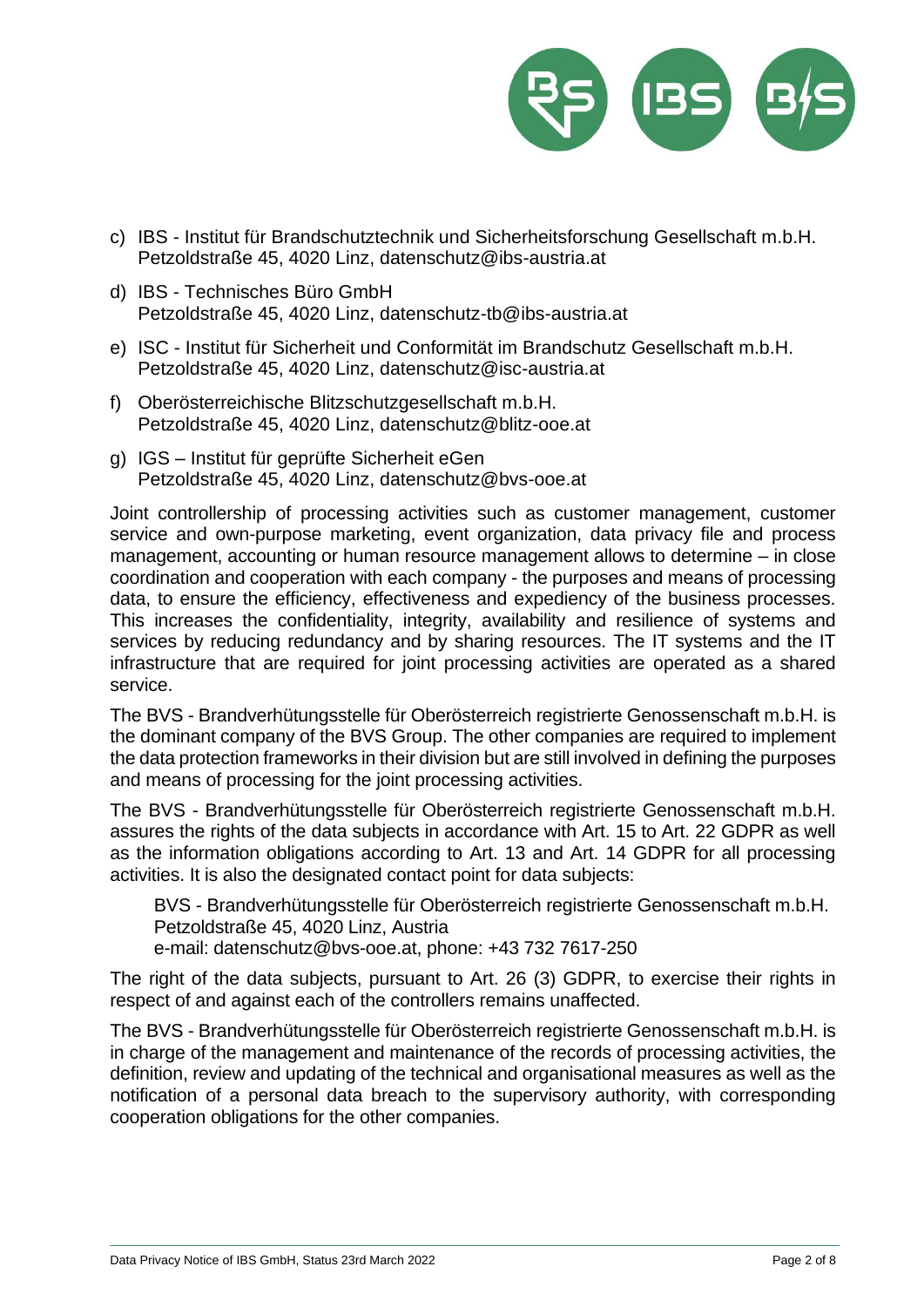

# **2 Whose personal data do we process?**

When we process personal data, it means that we collect, record, store, adapt, retrieve, use, transmit, make available or erasure data.

In the context of our activities, we process personal data of people from outside the BVS Group with whom we are in direct contact or who become known to us within the scope of our business transactions. These are in particular:

• (**Prospective) customers** of the BVS Group when they are natural persons; or the contact persons of (prospective) customers when they are legal persons (e.g. companies or authorities).

Due to our wide-ranging scope of activities, we have (prospective) customers from different fields. In particular they are manufacturers of construction products, planners, construction companies or owners of buildings, contractors of expert opinions on fire and explosion investigations and course and seminar participants.

- **Suppliers** of the BVS Group when they are natural persons; or the contact persons of suppliers when they are legal persons.
- **Building project participants** who are not customers or suppliers as well as persons involved in the installation and acceptance of fire protection systems (e.g. employees of construction companies and fire protection representatives).
- **Speakers** at courses and seminars arranged by us.
- **Applicants** at one of the BVS Group companies.
- **Visitors** to our internet presence.

# **3 What kind of personal data do we process?**

We process personal data provided by you and data which we collect from our business partners during business transactions as well as data we receive from other persons and organisations (such as authorities, insurances, banks and fire services) or data which are taken from publicly accessible sources (like public registers, websites or professional networks) - Details can be found below in section ["From where do we receive your](#page-4-0)  [personal data?"](#page-4-0).

We basically process only those personal data that are necessary in order to identify natural persons and to be able to communicate with them. These data are:

- Identification data (e.g. first name, surname, date of birth)
- Name affixes (e.g. academic degrees, job titles)
- Contact data (e.g. address, telephone number, email address, website address)
- Organisation data (e.g. company affiliation, legal form, GLN, VAT number, business purpose)
- Correspondence with these persons (e.g. emails with appendices)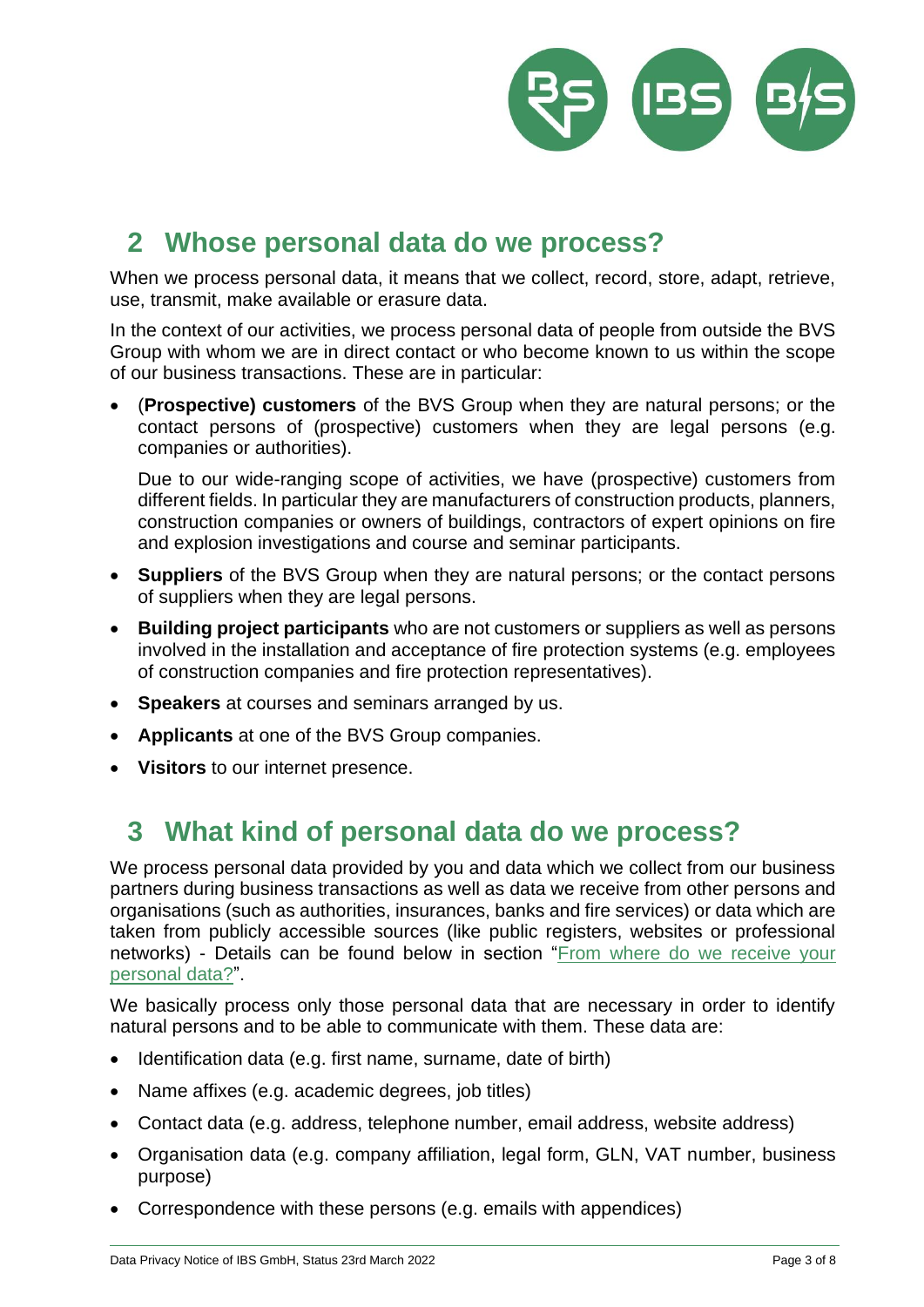

In addition, we process personal data in the different BVS Group companies depending on the activity, especially:

- Payment details (e.g. bank details of customers, speakers and suppliers)
- Building data and plans of which the owners are natural persons
- Credit rating data (e.g. enquiries of "AKV-Alpenländischer Kreditorenverband") in case the (prospective) customer is a natural person (individual company).
- Course and seminar participation and certificates issued for that purpose
- Applications and CVs of applicants
- Usage data gathered when visiting our website: The collection of this information is conducted with technical means supplied by third persons – details can be found below in the section [Additional information for our internet presence](#page-5-0) The evaluation of these data is solely processed in anonymous form.

Separate information will be provided on all further data categories which are not equivalent to the ones described above.

# **4 What are the purposes and legal bases of processing your data?**

#### **Contract performance and associated legal obligations and legitimate interests**

We process personal data primarily for the contractual handling of the orders of our customers, suppliers or authorities. We only store those personal data that are necessary for us within the context of the contact, data that are subject to legitimate interest or data that we are legally obliged to collect, as well as data which are necessary for us when deciding whether we want to submit or accept an offer.

General personal data (such as names or contact data) are processed due to legitimate interest for the whole BVS Group (see below).

Personal data extending beyond these general data shall only be processed in the subsidiary within the BVS Group that maintains the business relation or the public contract. If any of this data shall be transmitted to another subsidiary within the BVS Group, separate information will be provided.

#### **Legitimate interest**

The jointly processing of general personal data (such as person master data or contact data) for the entire BVS Group shares from the legitimate interest of keeping these data centralised. This avoids double recordings of persons and assures that an update is available to all companies within the BVS Group.

Some personal data are being processed to enable us to improve our services and offerings or to draw existing customer's attention to our offers. In any case, we will only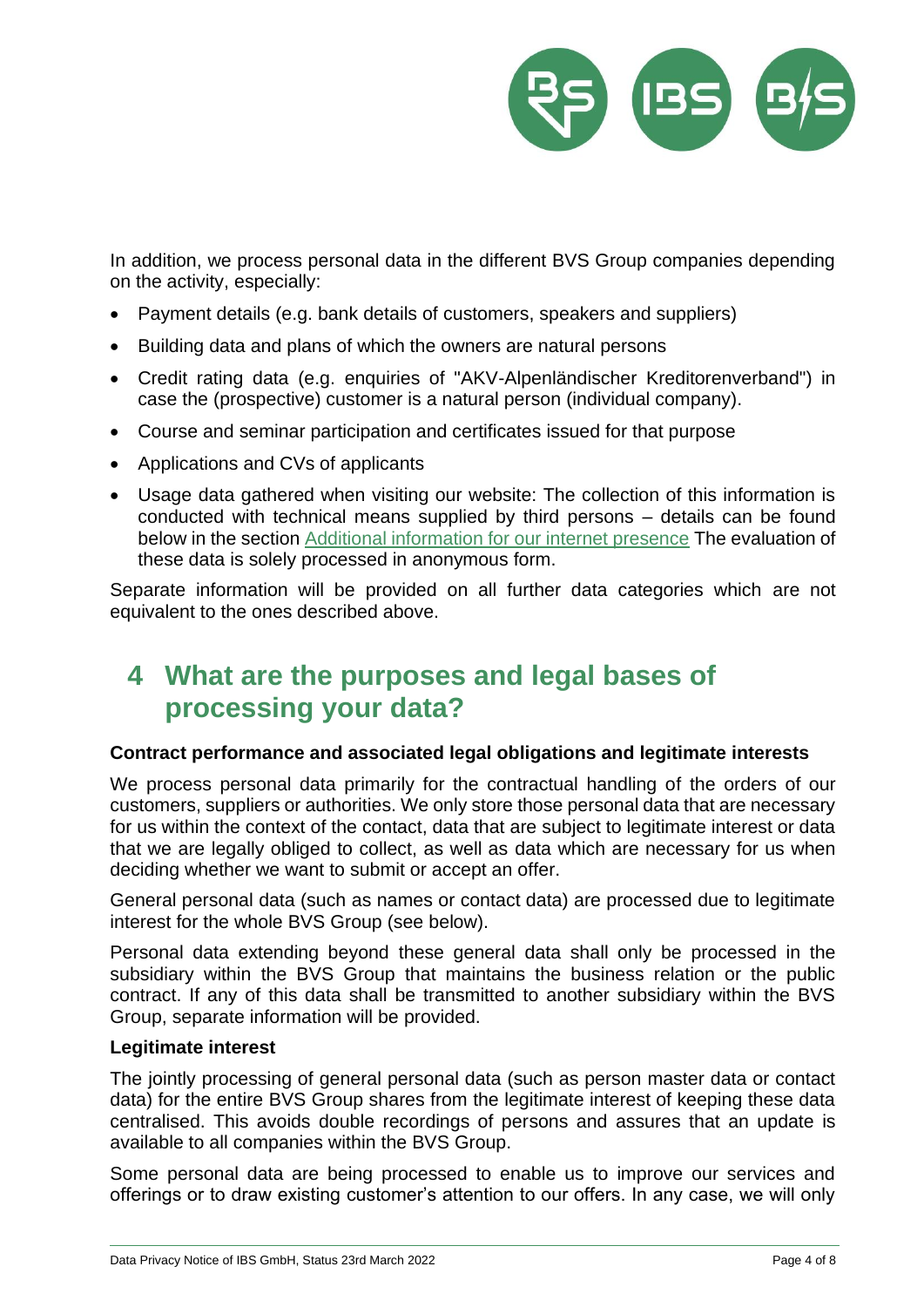

process your data if we are convinced that your interests or fundamental rights and freedoms are not overridden by our interests.

For example, we save the name and contact data of the contact persons of our business partners.

Customers are informed about specific offers or reminded of the expiration of deadlines (e.g. inspection of fire protection systems, expiry of certificates, refresher courses for fire protection representatives).

Occasionally, we use the personal data to reconquer or attract customers (direct marketing).

# **5 How long we keep your data?**

We shall store your personal data only until such time that it is required for the purposes of processing, or for the duration of statutory or contractual [storage periods](https://www.wko.at/service/wirtschaftsrecht-gewerberecht/eu-dsgvo-speicher-und-aufbewahrungsfristen.html)<sup>1</sup> or for as long as it can be necessary to establish, exercise or defend legal claims. Separate information will be provided on storage periods for specific processing activities.

### <span id="page-4-0"></span>**6 From where do we receive your personal data?**

Data that we do not receive from you directly mainly come from the following sources:

- From our business partners and other project participants (e.g. identification, contact and organisational data, plans, correspondence)
- From publicly accessible sources (e.g. credit rating data, execution and insolvency data)

Separate information will be provided on all other data sources.

# **7 To whom do we transmit your data?**

#### **Transfer of data to other controllers within the BVS Group**

Within the BVS Group, we will principally only transmit general personal data. All other data may be transmitted between BVS Group subsidiaries if more subsidiaries are involved in an order or if a contract has direct relation to a former order of another BVS Group company.

<sup>1</sup><https://www.wko.at/service/wirtschaftsrecht-gewerberecht/eu-dsgvo-speicher-und-aufbewahrungsfristen.html>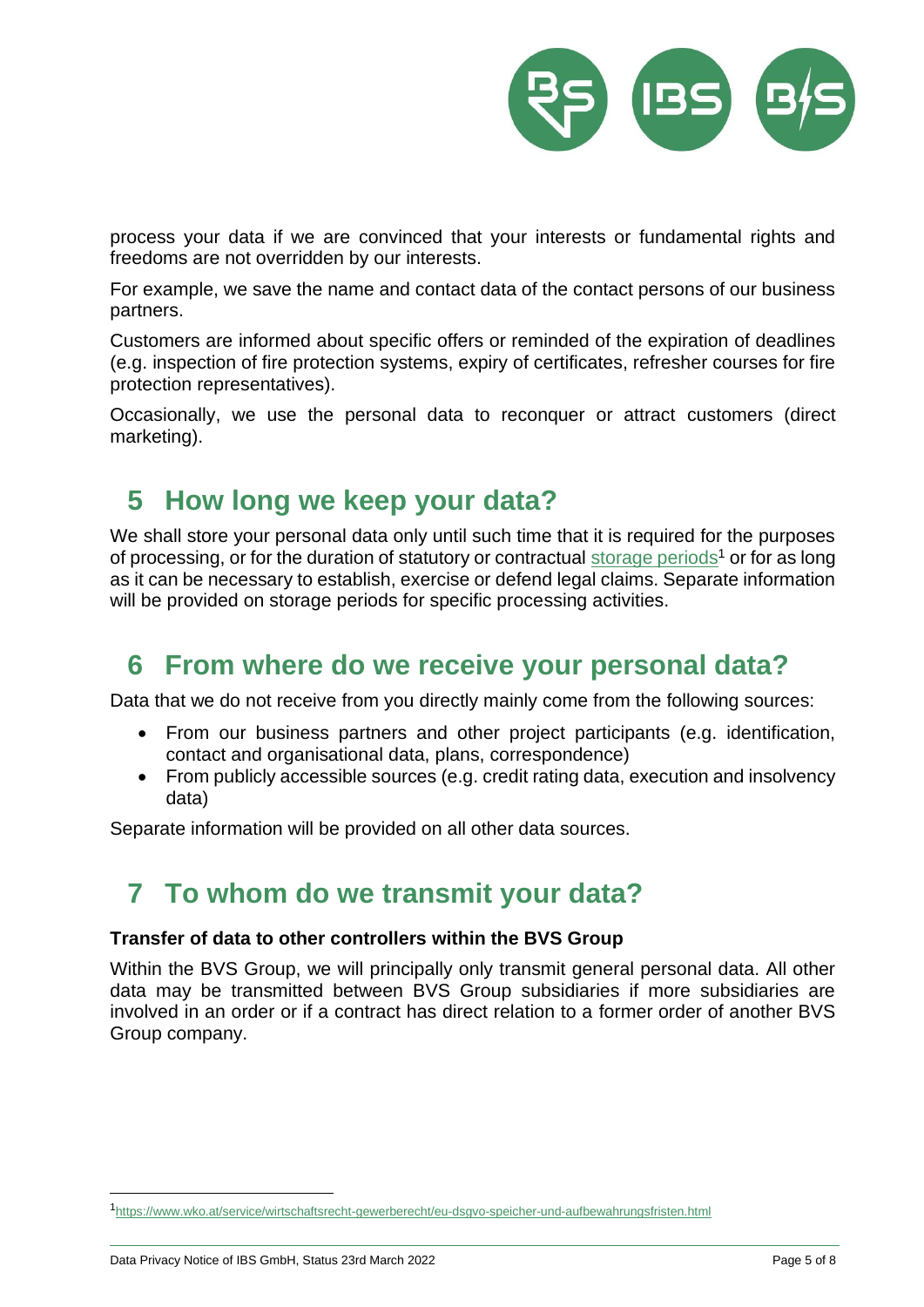

#### **Transfer of data to recipients outside the BVS Group**

We will only transmit your personal data to recipients outside the BVS Group based on the respective processing purpose and legal bases, e.g. if you have consented to the transfer, or if it is necessary for the performance of a contract or for compliance with a legal obligation to which we are subject.

Recipients of personal data are, in particular:

- Customers, authorities, other project participants and cooperation partners: e.g. data used in the processing of orders.
- Banks: e.g. data used in payment transactions.
- "Alpenländischen Kreditorenverband" (AKV): e.g. data used for credit rating and collection orders.
- Lawyers: e.g. data of the respective legal representation.
- Tax authority: e.g. data used for the company audit and tax calculation.
- "Raiffeisenverband Oberösterreich" and other public accountants: e.g. data used in audits of the BVS Group.

#### **Transfer of data to third countries**

We will only transfer personal data to third countries insofar as the customer or one of his partners comes from a third country and if it the data transfer is necessary for the contract performance.

<span id="page-5-0"></span>However, it cannot be ruled out that personal data which is published on our website is not retrieved from a third country.

### **8 Additional information for our internet presence**

Our websites use services from external providers. These providers process your personal data either as our joint controllers or as our processors.

#### **Matomo**

We do not store any personal data about the usage of our websites and refrain from using Google Analytics and web analysis cookies. Instead, we use the privacy-friendly web analysis tool Matomo to collect anonymous statistics on visits to our websites (e.g. on language, navigation, length of stay).

In addition, we waive all cookies that are not needed to provide visitors with our websites and services (e.g. the webshop). Consent does not have to be obtained for technically and functionally necessary cookies (Art. 165(3) of the Austrian Telecommunication Act (Telekommunikationsgesetz) of 2021), which is why our websites do not display cookie banners.

#### **Google maps**

For the presentation of our locations and other geographical information, we use the online mapping service Google Maps after having obtained your express consent for this in accordance with Art. 49(1)(a) of GDPR. By giving your consent, you agree to having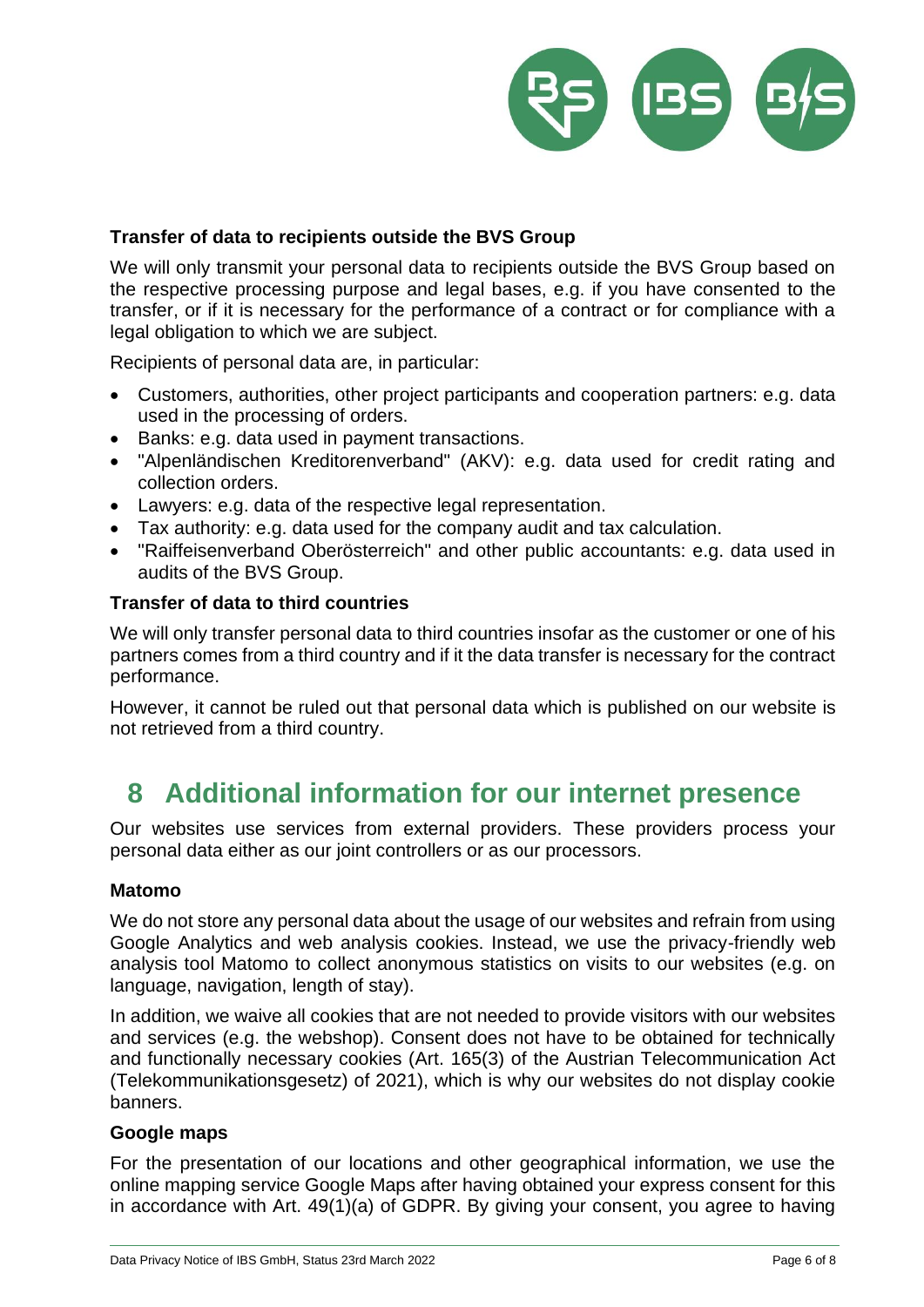

your user data (IP address, tracking ID, etc.) processed in the USA or other insecure third countries where no adequate protection of your data currently exists. There is a risk that your data will be processed for control and monitoring purposes without any means of redress.

You can revoke your consent at any time by deleting the browser data of the respective BVS Group website. The revocation of consent shall not affect the lawfulness of the processing carried out up to that point.

# **9 Which rights do you have?**

#### **Right of access and right to rectification**

You principally have the right to obtain access and the right to rectification of false data. You have the right of access to the personal data that we process from you. If the data are no longer up to date or incomplete, you can demand from us the rectification of inaccurate personal data. For exceptions and details please see Art. 15 and Art.16 of GDPR.

#### **Right to erasure**

You have the right to obtain from us the erasure of your personal data without undue delay insofar as no legal basis for the processing of the data exists, or it has ceased to exist. For exceptions and details please see Art. 17 of GDPR.

#### **Right to restriction of processing**

You have the right to obtain from us the restriction of processing of your personal data insofar as you contest the accuracy of your personal data, or the processing is unlawful and you request the restriction of their use instead, or we no longer need the personal data but they are required by you for the establishment, exercise or defence of legal claims, or if you have objected to processing pending the verification whether our legitimate grounds override yours. For exceptions and details please see Art. 18 of GDPR.

#### **Right to data portability**

You have the right to receive the personal data concerning you, which you have provided to us based on your consent or a contract with you. For exceptions and details please see Art. 20 of GDPR.

#### **Right to object**

Insofar as we process your personal data based on a legitimate interest, you have the right to object. We shall only process your personal data if we can demonstrate compelling legitimate grounds for the processing which override your interests, rights and freedoms. For exceptions and details please see Art. 21 of GDPR.